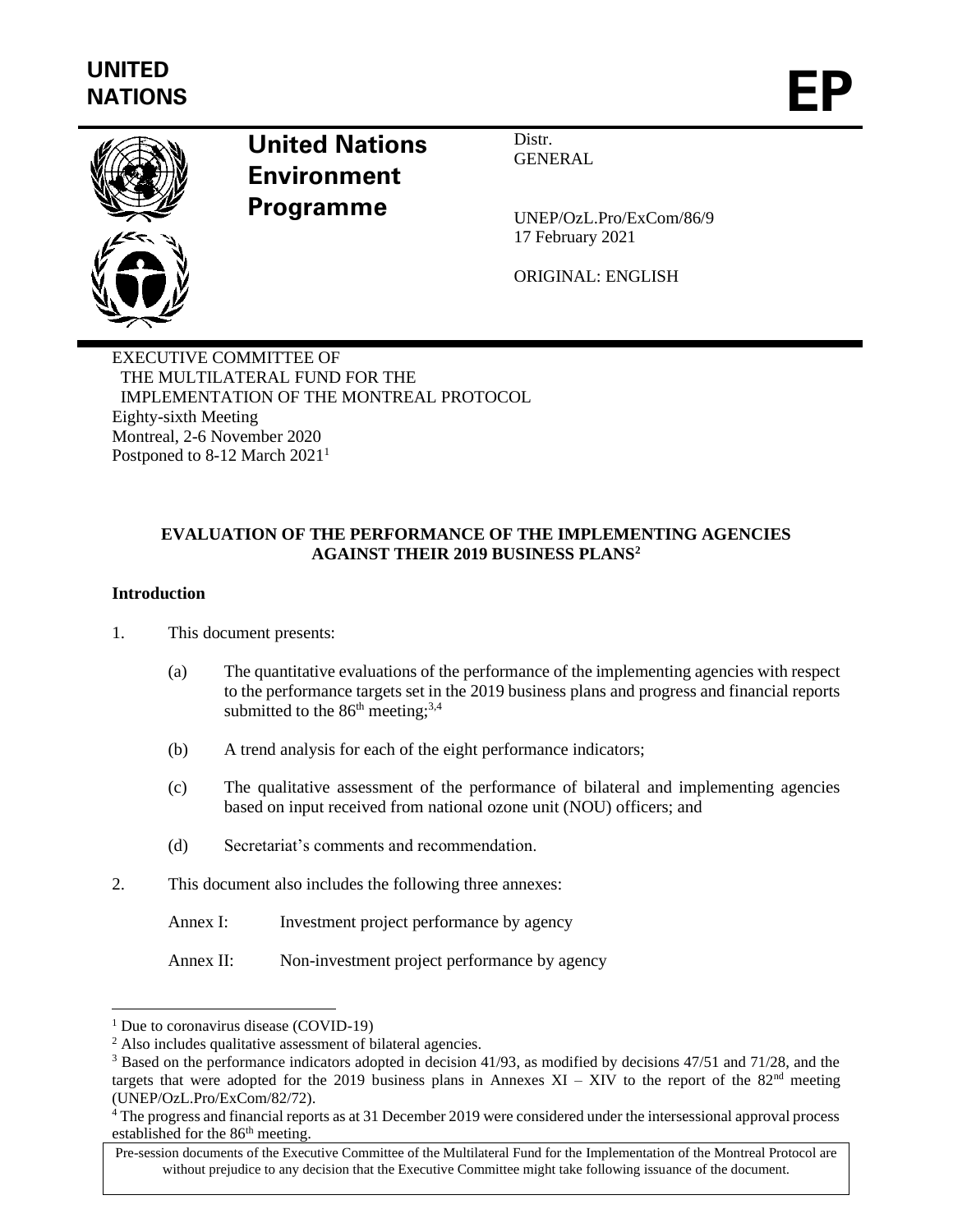Annex III: Qualitative assessment of the implementing agencies by the national ozone units for 2019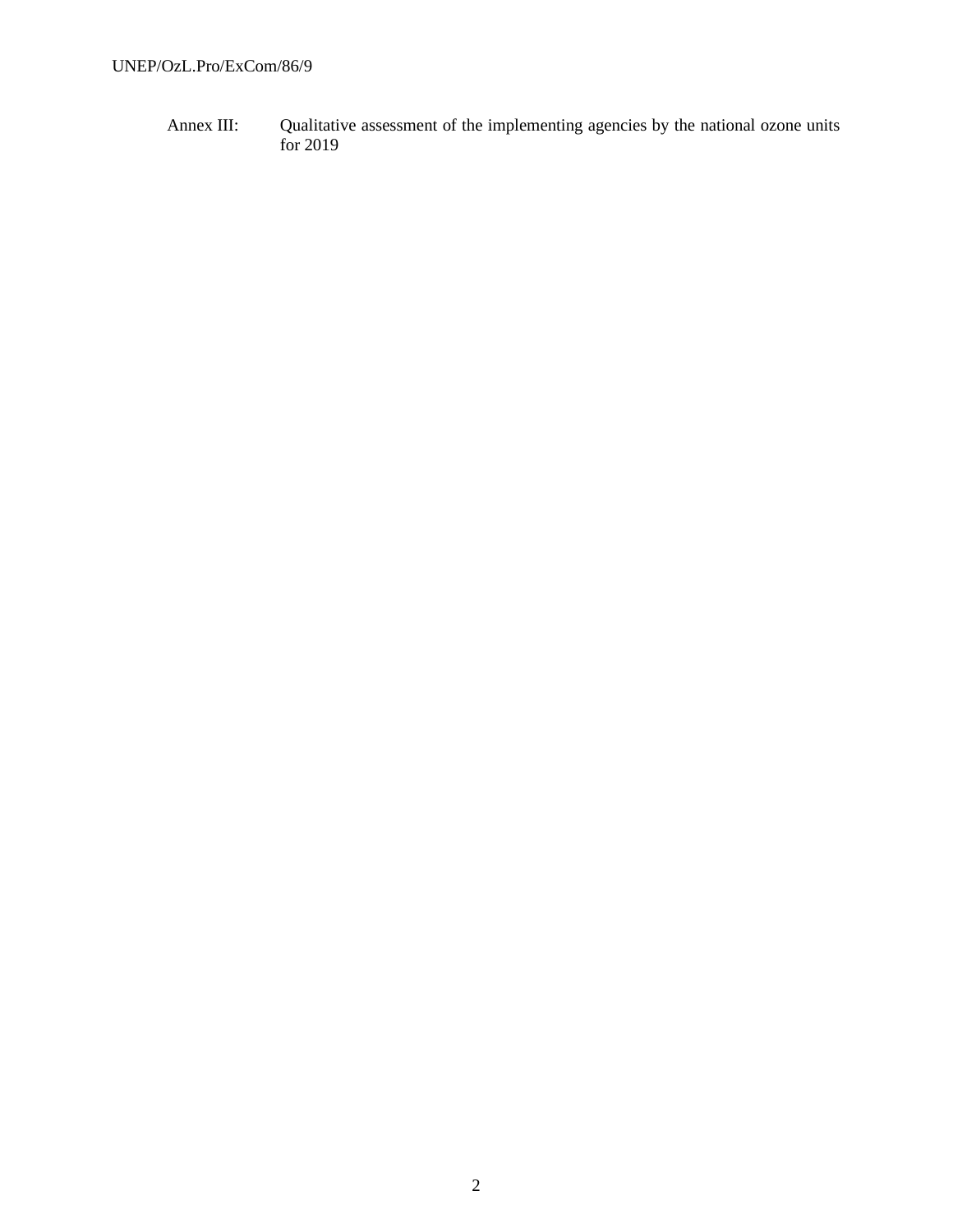### **Analysis of quantitative performance indicators**

3. Table 1 presents the approved targets, measures of progress towards achieving each target, and the number of targets achieved.

| Item                                                  |                 | <b>UNDP</b>            |                 |                |                 | <b>UNEP</b>     |                    |                |                                                 | <b>UNIDO</b>           |                 |                |                 | <b>World Bank</b>      |                       |                |
|-------------------------------------------------------|-----------------|------------------------|-----------------|----------------|-----------------|-----------------|--------------------|----------------|-------------------------------------------------|------------------------|-----------------|----------------|-----------------|------------------------|-----------------------|----------------|
|                                                       | Target          | Agency                 | Secretariat     | Met            | <b>Target</b>   | Agency          | <b>Secretariat</b> | Met            | <b>Target</b>                                   | Agency                 | Secretariat     | Met            | <b>Target</b>   | Agency                 | Secretariat           | Met            |
|                                                       |                 | achievement assessment |                 | target         |                 | achievement     | assessment target  |                |                                                 | achievement assessment |                 | target         |                 | achievement assessment |                       | target         |
| Tranches approved*                                    | 16              | 12                     | 12              | N <sub>o</sub> | 38              | 27              | 27                 | N <sub>0</sub> | 16                                              | 14                     | 14              | No             | 2               |                        | $\mathcal{D}$         | Yes            |
| Projects/activities<br>approved                       | 20              | 26                     | 27              | Yes            | 94              | 72              | 85                 | N <sub>0</sub> | 26                                              | 21                     | 20              | N <sub>0</sub> |                 |                        |                       | Yes            |
| Funds disbursed<br>(million US \$)                    | 15.62           | 23.14                  | 23.14           | Yes            | 20.99           | 21.15           | 17.61              | No             | 23.57                                           | 18.53                  | 18.56           | No             | 11.73           | 9.32                   | 9.37                  | N <sub>o</sub> |
| ODS phase-out*                                        | 230.2           | 223.0                  | 223.7           | No             | 153.8           | 9.6             | 142.3              | N <sub>0</sub> | 235.1                                           | 193.4                  | 193.4           | No             | 67.9            | 1,191                  | 67.9                  | Yes            |
| Project completion<br>for activities                  | 63              | 55                     | 55              | N <sub>o</sub> | 75              | 97              | 91                 | Yes            | 48                                              | 30                     | 30              | N <sub>o</sub> | 10              |                        | 12                    | Yes            |
| Speed of financial<br>completion                      | 70%<br>(76)     | 79                     | 79              | Yes            | 18 months       | 16 months       | 16 months          | Yes            | 12 months<br>after<br>operational<br>completion | 12 months              | 11.2<br>months  | Yes            | 90%             | 100%                   | 100%                  | Yes            |
| Timely submission<br>of project<br>completion reports | On time<br>(16) | On time<br>(16)        | On time<br>(16) | Yes            | On time<br>(26) | On time<br>(30) | On time<br>(27)    | Yes            | On time<br>(11)                                 | On time                | On time<br>(11) | Yes            | On time<br>(22) | On time                | Not on<br>time $(10)$ | N <sub>o</sub> |
| Timely submission<br>of progress reports              | On time         | On time                | On time         | Yes            | On time         | On time         | On time            | Yes            | On time                                         | On time                | On time         | Yes            | On time         | On time                | On time               | Yes            |
| Number of targets<br>achieved                         |                 |                        |                 | 5/8            |                 |                 |                    | 4/8            |                                                 |                        |                 | 3/8            |                 |                        |                       | 6/8            |

#### **Table 1: 2019 performance indicator targets and achievement**

\* The targets of an agency would be reduced "if it could not submit a tranche owing to another cooperating agency or lead agency" or "if HPMP submitted for consideration by the Executive Committee was not approved as a result of factors beyond the control of the NOU and agency".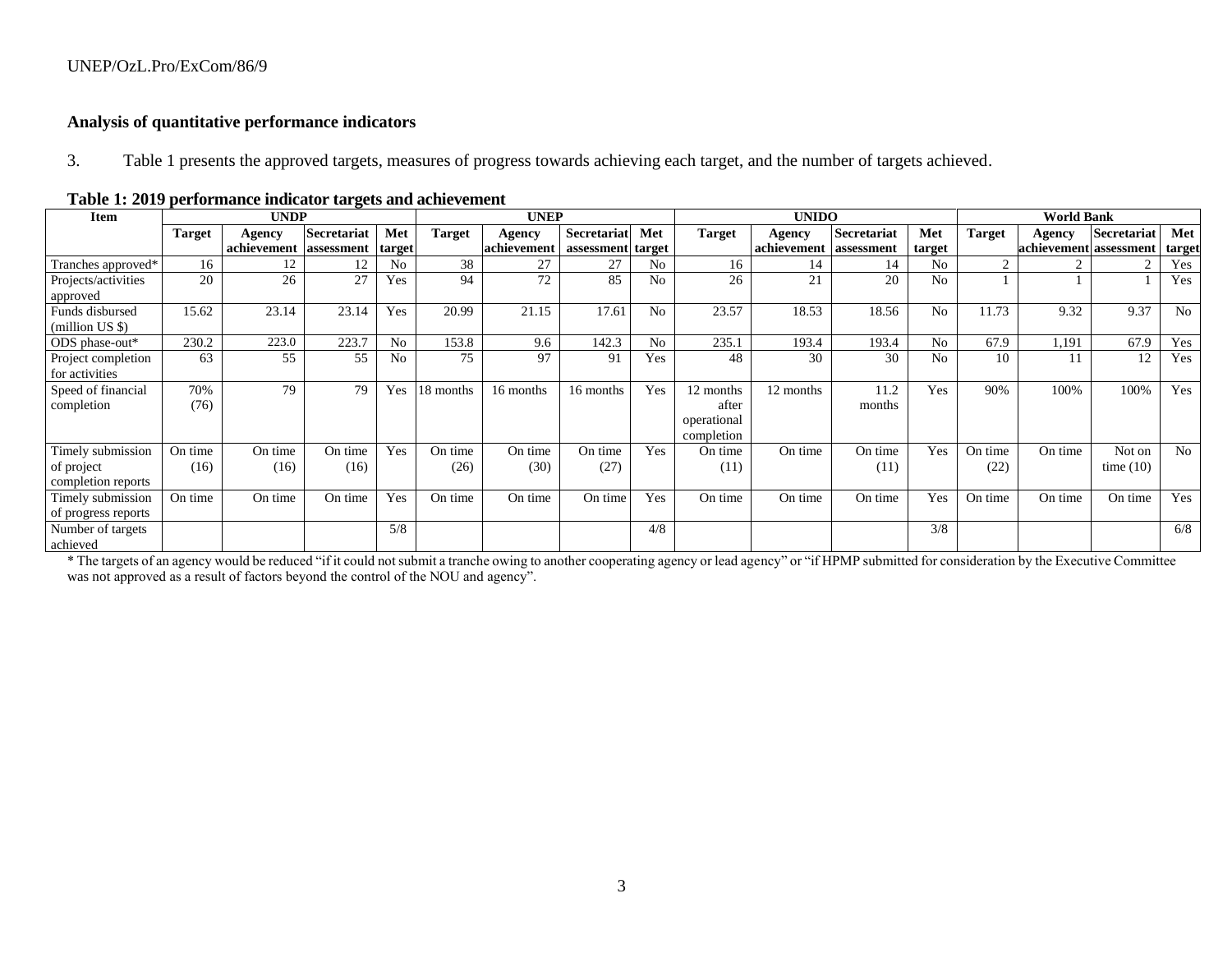### Weighted assessment of performance

4. Table 2 presents the outcome of the 2019 weighted assessment by performance indicator based on the Secretariat's methodology.

| <b>Item</b>                                           | Weight | <b>UNDP</b>             |               | <b>UNEP</b>             |               | <b>UNIDO</b>            |               | <b>World Bank</b>       |               |
|-------------------------------------------------------|--------|-------------------------|---------------|-------------------------|---------------|-------------------------|---------------|-------------------------|---------------|
|                                                       | -ing   | % of target<br>achieved | <b>Points</b> | % of target<br>achieved | <b>Points</b> | % of target<br>achieved | <b>Points</b> | % of target<br>achieved | <b>Points</b> |
| Tranches approved                                     | 10     | 75                      | 8             | 71                      | $\mathbf{r}$  | 88                      | 9             | 100                     | 10            |
| Projects/activities<br>approved                       | 10     | 135                     | 10            | 90                      | 9             | 77                      | 8             | 100                     | 10            |
| Funds disbursed                                       | 15     | 148                     | 15            | 84                      | 13            | 79                      | 12            | 80                      | 12            |
| ODS phase-out                                         | 25     | 97                      | 24            | 93                      | 23            | 82                      | 21            | 100                     | 25            |
| Project completion<br>for activities                  | 20     | 87                      | 17            | 121                     | 20            | 63                      | 13            | 120                     | 20            |
| Speed of financial<br>completion                      | 10     | 104                     | 10            | 111                     | 10            | 107                     | 10            | 100                     | 10            |
| Timely submission of<br>project completion<br>reports | 5      | 100                     | 5             | 104                     | 5             | 100                     | 5             | 45                      | 2             |
| Timely submission of<br>progress reports              | 5      | 100                     | 5             | 100                     | 5             | 100                     | 5             | 100                     | 5             |
| 2018 Assessment                                       | 100    |                         | 94            |                         | 92            |                         | 83            |                         | 94            |

**Table 2: Weighted assessment of implementing agencies performance in 2019**

### **Analysis of other quantitative performance indicators**

5. In line with decision  $41/93$ ,<sup>5</sup> Annexes I and II present the historical analyses for investment<sup>6</sup> and non-investment<sup>7</sup> projects, respectively.

6. Annex I shows that the target for ODS phased out was achieved by UNDP and the World Bank in 2019 while UNIDO did not achieve this target for that year. The target for the amount of funds disbursed was only achieved by UNDP while the World Bank met 80 per cent and UNIDO met 69 per cent. UNDP and UNIDO reached their targets for project completion reports, and the World Bank met 45 per cent of its target. The speed of delivery and first disbursement in 2019 were similar to previous years reflecting the historical performance for all implementing agencies. The achievement of the target for value of projects approved increased for UNDP and UNIDO and decreased for the World Bank. The target for ODS to be phased out was achieved only by the World Bank in 2019. The indicators "cost-effectiveness" and "cost of project preparation" are inconclusive with respect to any trend due to the differences in ODP of CFCs and HCFCs and the approval of MYAs instead of individual projects.

7. Annex II shows that the target for the amount of funds disbursed was only achieved by UNDP; and the speed of delivery and first disbursement for 2019 were similar to previous years for all implementing agencies.

#### **Analysis of qualitative performance indicators**

8. A total of 136<sup>8</sup> questionnaires received from the NOUs of 78 Article 5 countries to assess the

<sup>&</sup>lt;sup>5</sup> The Secretariat was requested to continue monitoring the investment and non-investment performance indicators on the basis of trend analysis in future evaluations of the performance of implementing agencies.

<sup>&</sup>lt;sup>6</sup> Investment projects include multi-year agreements (MYAs) that are so-designated by project code.

 $7$  Only the "funds disbursed", "speed of first disbursement" and "speed of project completion" indicators are applicable to non-investment projects.

 $8$  Germany (8), Japan (1), UNDP (29), UNEP (63), UNIDO (32) and the World Bank (3).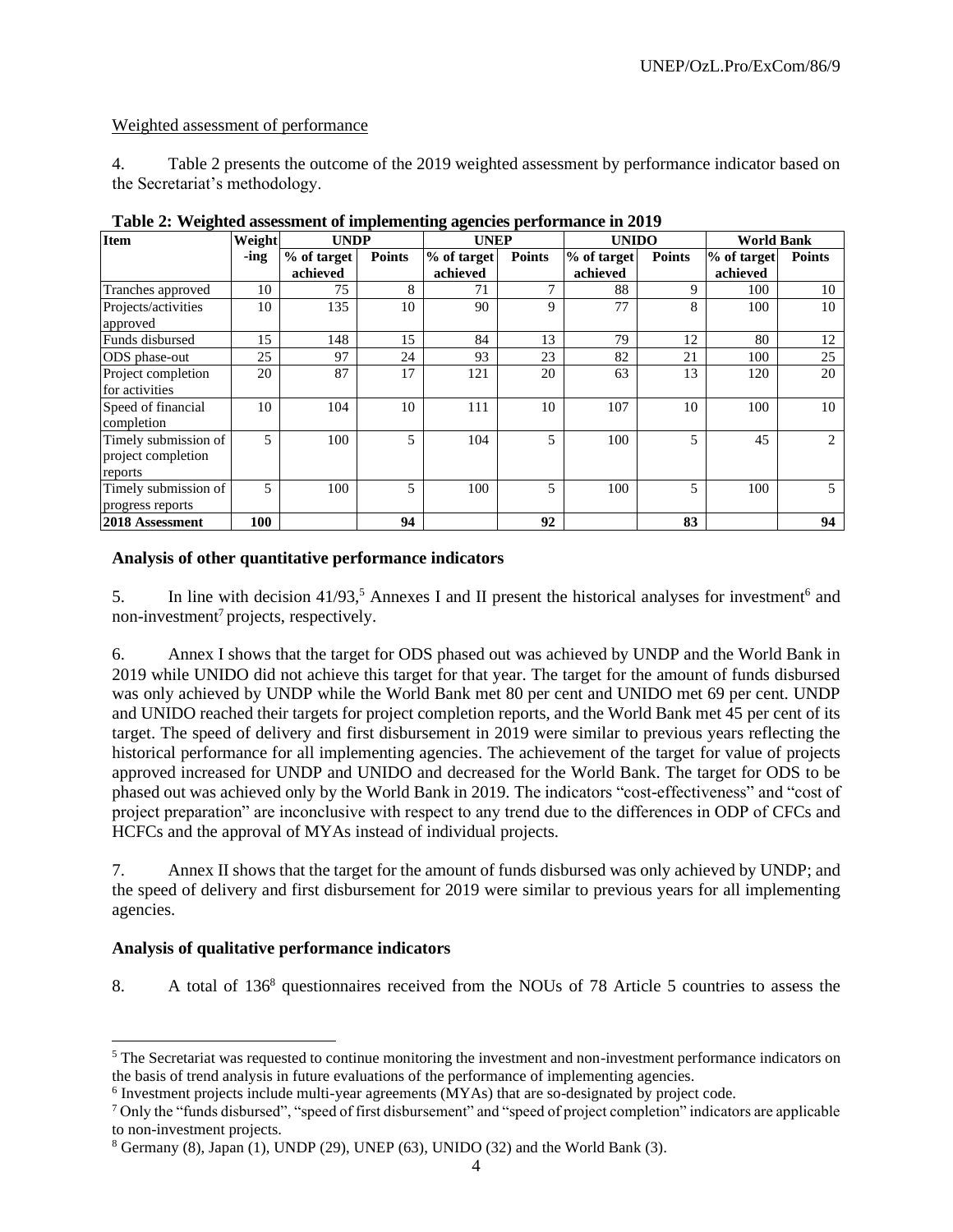qualitative performance of the bilateral and implementing agencies were processed.

9. Table 3 presents a summary of the overall ratings provided by the NOUs for the three main categories. It should be noted that several NOUs did not provide overall ratings for one or more of the categories, although they did send responses to individual questions that have been included in Annex III to the present document. Most of the overall ratings were satisfactory or above.

| <b>Category</b>               | <b>Highly</b><br>satisfactory | <b>Satisfactory</b> | <b>Less</b><br>satisfactory | <b>Unsatisfactory</b> |
|-------------------------------|-------------------------------|---------------------|-----------------------------|-----------------------|
| Impact                        | იი                            |                     |                             |                       |
| Organization and cooperation  | 44                            |                     |                             |                       |
| Technical assistance/training |                               | $4'_{\ell}$         |                             |                       |

**Table 3: Overall ratings for qualitative performance of bilateral and implementing agencies by category**

10. In addition to the three main categories, the NOUs provide ratings divided into several sub-categories, and questions by sub-category (Annex III). There were 93 less than satisfactory ratings from the sub-categories.

# **SECRETARIAT'S COMMENTS AND RECOMMENDATION**

### **COMMENTS**

11. The implementing agencies have been informed of the results of the quantitative assessment of their performance for 2019, showing that all of them achieved 83 per cent or more of their targets.

12. The Secretariat noted, with appreciation, that 78 NOUs (as compared to 71 in 2019) submitted qualitative assessments. The Secretariat sent the assessments received from NOUs to the respective bilateral and implementing agencies for their comments, with an emphasis on the 93 less than satisfactory ratings from the sub-categories and three unsatisfactory ratings from the main categories.

13. Dialogues between NOUs and bilateral and implementing agencies have been completed for all countries that identified issues in their qualitative assessments (i.e., ratings of "less satisfactory" or "unsatisfactory"), except for the dialogue between UNIDO and Iraq regarding the less than satisfactory ratings. All agencies reported that a way forward was agreed during their dialogues with the respective NOUs, and in a majority of cases, they have been able to resolve the issues identified in regard to the less than satisfactory ratings.

14. The Executive Committee may wish to note, with appreciation, the efforts undertaken by bilateral and implementing agencies to have open and constructive discussions with the respective NOUs about the areas in which their services were perceived to be less than satisfactory, and the satisfactory outcome of their consultations with the NOUs concerned.

15. The Executive Committee may also wish to request UNIDO to have an open and constructive discussion with the NOU in Iraq, to resolve any issues raised in the evaluation of its performance and to report to the 87<sup>th</sup> meeting on the outcome of the discussion.

# **RECOMMENDATION**

- 16. The Executive Committee may wish:
	- (a) To note:
		- (i) The evaluation of the performance of implementing agencies against their 2019 business plans, as contained in document UNEP/OzL.Pro/ExCom/86/9;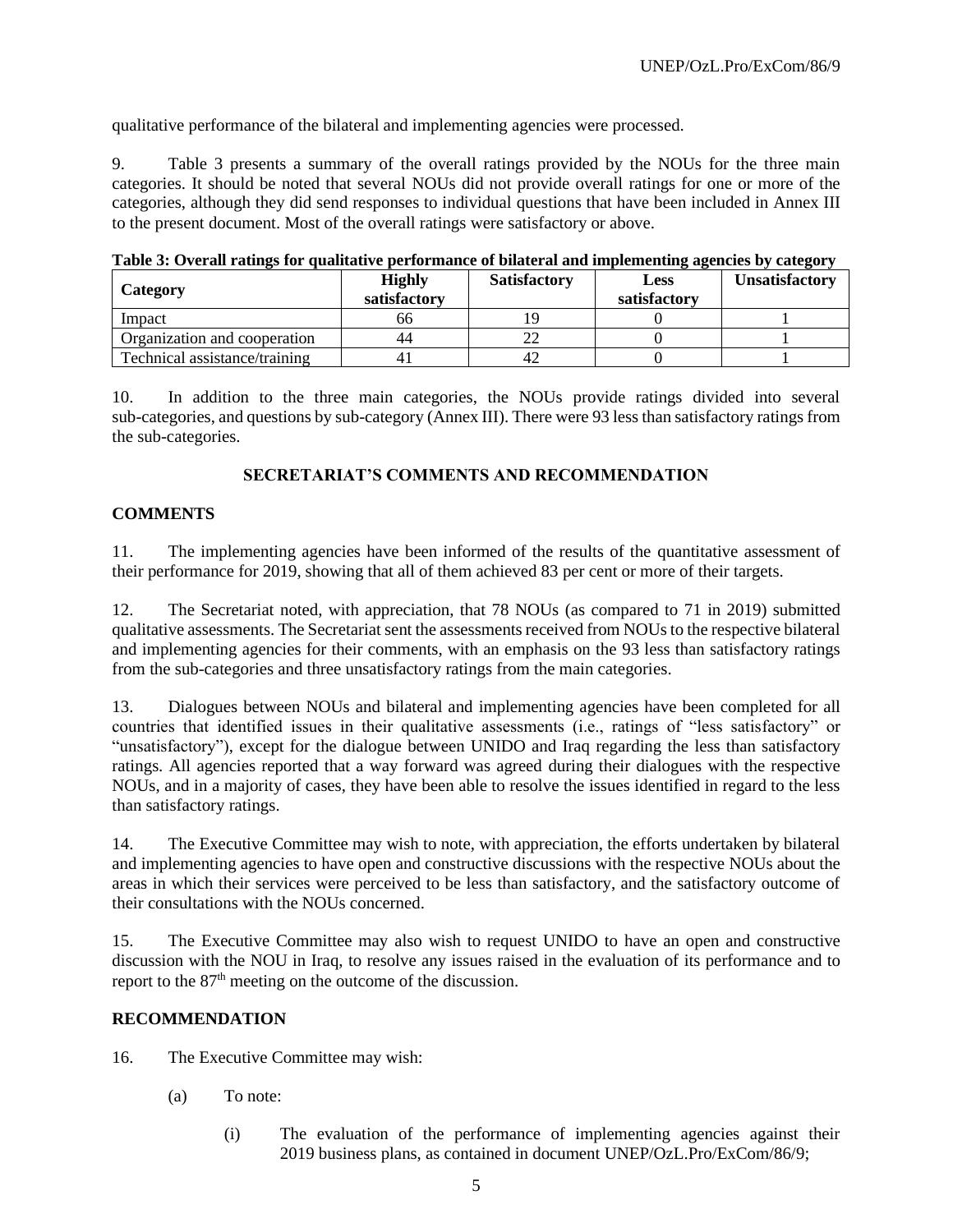- (ii) That all implementing agencies had a quantitative assessment of their performance for 2019 of at least 83 on a scale of 100;
- (iii) That the trend analysis indicated that performance of implementing agencies had not improved in some indicators in 2019 in relation to 2018;
- (iv) With appreciation, the efforts undertaken by bilateral and implementing agencies to have open and constructive discussions with the respective national ozone units (NOUs) about the areas in which their services were perceived to be less than satisfactory, and the satisfactory outcome of their consultations with the NOUs concerned;
- (b) To request UNIDO to have an open and constructive discussion with the NOU in Iraq, to resolve any issues raised in the evaluation of its performance and to report to the  $87<sup>th</sup>$  meeting on the outcome of the discussion; and
- (c) To encourage NOUs to submit, on a yearly basis and in a timely manner, their assessments of the qualitative performance of the bilateral and implementing agencies in assisting their governments, noting, with appreciation, that 78 out of the 144 countries had submitted such assessments, as compared to 71 in 2019.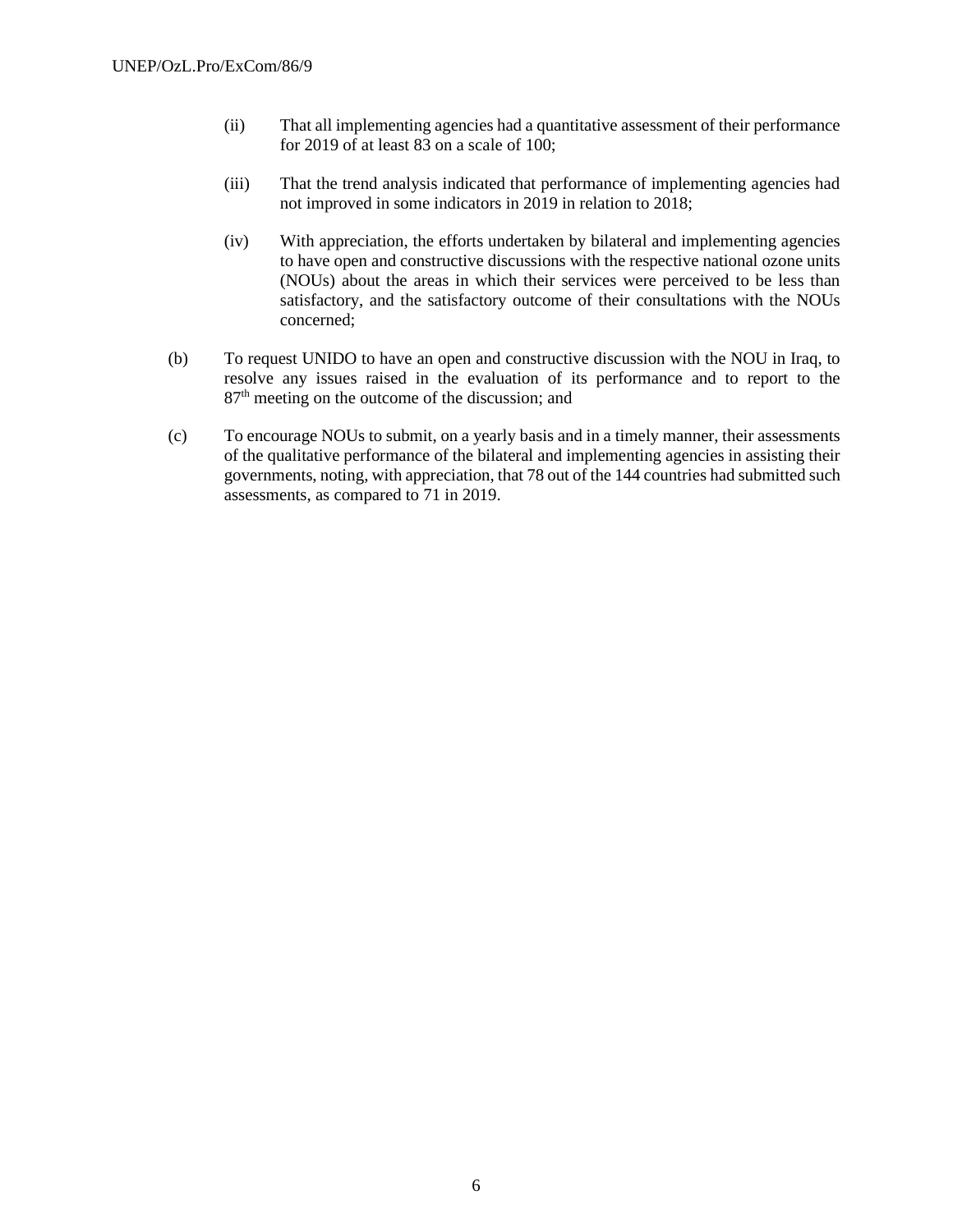# **Annex I**

# **INVESTMENT PROJECT PERFORMANCE BY AGENCY (1996-2019)**

| <b>UNDP</b>                         | 1996 | 1997 | 1998 | 1999  | 2000   | 2001   | 2002  | 2003  | 2004  | 2005  | 2006  | 2007  | 2008  | 2009  | 2010  | 201    | 2012  | 2013  | 2014   | 2015  | 2016   | 2017   | 2018  | 2019  |
|-------------------------------------|------|------|------|-------|--------|--------|-------|-------|-------|-------|-------|-------|-------|-------|-------|--------|-------|-------|--------|-------|--------|--------|-------|-------|
| ODS phased out                      | 24%  | 93%  | 100% | 76%   | 41%    | 99%    | 92%   | 100%  | 79%   | 91%   | 85%   | 100%  | 86%   | 100%  | N/A   | 0%     | 94%   | 100%  | 100%   | 100%  | 0%     | 34%    | 100%  | 100%  |
| Funds disbursed                     | 59%  | 100% | 95%  | 90%   | 100%   | 95%    | 77%   | 64%   | 100%  | 96%   | 66%   | 76%   | 98%   | 100%  | 100%  | 100%   | 100%  | 100%  | 100%   | 100%  | 97%    | 97%    | 100%  | 100%  |
| Project completion                  |      |      |      | 38%   | 93%    | 86%    | 87%   | 100%  | 97%   | 79%   | 30%   | 82%   | 74%   | 100%  | 54%   | 100%   | 100%  | 100%  | 100%   | 100%  | 100%   | 100%   | 100%  | 100%  |
| reports                             |      |      |      |       |        |        |       |       |       |       |       |       |       |       |       |        |       |       |        |       |        |        |       |       |
| <b>Distribution</b>                 |      |      |      | 65%   | 61%    | 63%    | 58%   | 38%   | 72%   | 44%   | 75%   | 64%   | 66%   | 83%   | 51%   | 79%    | 94%   | 81%   | 68%    | 85%   | 90%    | 60%    | 88%   | 80%   |
| among countries                     |      |      |      |       |        |        |       |       |       |       |       |       |       |       |       |        |       |       |        |       |        |        |       |       |
| Value of projects                   | 100% | 100% |      | 100%  | 80%    | 100    | 99%   | 65%   | 73%   | 82%   | 83%   | 77%   | 100%  | 100%  | 38%   | 87%    | 100%  | 87%   | 89%    | 91%   | 100%   | 80%    | 79%   | 85%   |
| approved                            |      |      |      |       |        | $\%$   |       |       |       |       |       |       |       |       |       |        |       |       |        |       |        |        |       |       |
| ODS to be phased                    | 74%  | 100% |      | 100%  | 92%    | 96%    | 77%   | 44%   | 89%   | 70%   | 100%  | 100%  | 100%  | 100%  | 100%  | 92%    | 61%   | 100%  | 29%    | 83%   | 84%    | 84%    | 96%   | 97%   |
| out                                 |      |      |      |       |        |        |       |       |       |       |       |       |       |       |       |        |       |       |        |       |        |        |       |       |
|                                     |      |      |      |       |        |        |       |       |       |       |       |       |       |       |       |        |       |       |        |       |        |        |       |       |
| Cost of project                     |      | 4.4% | 3%   | 2.7%  | 2.7%   | 1.1%   | 2.5%  | 1.6%  | 3.6%  | 1.4%  | 0.5%  | 3.6%  | 1.5%  | 14.7% | 14.4% | 3.0%   | 2.8%  | 1.8%  | 0.2%   | 4.3%  | 2.3%   | 2.71%  | 0.99% | 0.43% |
| preparation                         |      |      |      |       |        |        |       |       |       |       |       |       |       |       |       |        |       |       |        |       |        |        |       |       |
| (% of approvals)                    |      |      |      |       |        |        |       |       |       |       |       |       |       |       |       |        |       |       |        |       |        |        |       |       |
| Cost-effectiveness                  |      | 6.1  | 6.3  | 9.14  | 6.74   | 8.3    | 10.35 | 7.1   | 6.27  | 8.24  | 4.99  | 5.76  | 5.61  | 6.09  | 59.84 | 146.85 | 92.53 | 56.92 | 249.68 | 70.89 | 108.35 | 184.95 | 38.00 | 45.41 |
| (S/kg)                              |      |      |      |       |        |        |       |       |       |       |       |       |       |       |       |        |       |       |        |       |        |        |       |       |
| Speed of first                      |      | 13   | 13   | 12    | 13     | 12.84  | 12.8  | 12.8  | 12.91 | 12.9  | 13.0  | 13.1  | 13.2  | 13.4  | 13.6  | 13.7   | 13.7  | 13.7  | 13.7   | 13.7  | 13.6   | 13.5   | 13.6  | 13.6  |
| disbursement                        |      |      |      |       |        |        |       |       |       |       |       |       |       |       |       |        |       |       |        |       |        |        |       |       |
| (months)                            |      |      |      |       |        |        |       |       |       |       |       |       |       |       |       |        |       |       |        |       |        |        |       |       |
| Speed of                            | 24   | 29   | 29.5 | 32    | 33     | 33.6   | 32.7  | 32.4  | 32.41 | 32.9  | 33.6  | 33.9  | 33.8  | 33.9  | 34.2  | 34.6   | 34.9  | 34.9  | 35.2   | 35.1  | 34.4   | 35.6   | 35.7  | 35.8  |
| completion                          |      |      |      |       |        |        |       |       |       |       |       |       |       |       |       |        |       |       |        |       |        |        |       |       |
| (months)                            |      |      |      |       |        |        |       |       |       |       |       |       |       |       |       |        |       |       |        |       |        |        |       |       |
| Net emissions due<br>to delays (ODP |      |      |      | 8.995 | 11.350 | 11.727 | 9.023 | 6.466 | 3.607 | 4.538 | 6.619 | 2.674 | 1.312 | 92    | 113   | 101    | 520   | 538   | 248    | 238   | $-881$ | 416.3  | 499.6 | 426.1 |
| tonnes)                             |      |      |      |       |        |        |       |       |       |       |       |       |       |       |       |        |       |       |        |       |        |        |       |       |
|                                     |      |      |      |       |        |        |       |       |       |       |       |       |       |       |       |        |       |       |        |       |        |        |       |       |
| <b>UNIDO</b>                        | 1996 | 1997 | 1998 | 1999  | 2000   | 2001   | 2002  | 2003  | 2004  | 2005  | 2006  | 2007  | 2008  | 2009  | 2010  | 2011   | 2012  | 2013  | 2014   | 2015  | 2016   | 2017   | 2018  | 2019  |
| ODS phased out                      | 73%  | 80%  | 100% | 57%   | 70%    | 100%   | 100%  | 88%   | 100%  | 99%   | 100%  | 100%  | 84%   | 86%   | 100%  | 100%   | 0%    | 27%   | 42%    | 100%  | 100%   | 100%   | 50%   | 45%   |
| Funds disbursed                     | 81%  | 88%  | 100% | 100%  | 100%   | 100%   | 100%  | 100%  | 100%  | 100%  | 100%  | 100%  | 91%   | 100%  | 94%   | 100%   | 100%  | 100%  | 97%    | 100%  | 100%   | 100%   | 100%  | 69%   |
| Project completion                  |      |      |      | 83%   | 66%    | 100%   | 100%  | 100%  | 100%  | 100%  | 100%  | 100%  | 100%  | 84%   | 100%  | 100%   | 100%  | 100%  | 100%   | 100%  | 100%   | 100%   | 100%  | 100%  |
| reports                             |      |      |      |       |        |        |       |       |       |       |       |       |       |       |       |        |       |       |        |       |        |        |       |       |
| Distribution                        |      |      |      | 83%   | 74%    | 89%    | 73%   | 78%   | 67%   | 79%   | 69%   | 75%   | 82%   | 61%   | 81%   | 83%    | 100%  | 72%   | 67%    | 100%  | 76%    | 54%    | 64%   | 75%   |
| among countries                     |      |      |      |       |        |        |       |       |       |       |       |       |       |       |       |        |       |       |        |       |        |        |       |       |
| Value of projects                   | 99%  | 99%  |      | 100%  | 93%    | 99%    | 97%   | 68%   | 82%   | 100%  | 100%  | 92%   | 100%  | 59%   | 78%   | 100%   | 79%   | 88%   | 64%    | 93%   | 71%    | 73%    | 57%   | 73%   |
| approved                            |      |      |      |       |        |        |       |       |       |       |       |       |       |       |       |        |       |       |        |       |        |        |       |       |
| ODS to be phased                    | 42%  | 85%  |      | 100%  | 72%    | 100%   | 100%  | 37%   | 89%   | 100%  | 47%   | 91%   | 100%  | 100%  | 100%  | 36%    | 81%   | 21%   | 36%    | 100%  | 82%    | 61%    | 71%   | 82%   |
| out                                 |      |      |      |       |        |        |       |       |       |       |       |       |       |       |       |        |       |       |        |       |        |        |       |       |
|                                     |      |      |      |       |        |        |       |       |       |       |       |       |       |       |       |        |       |       |        |       |        |        |       |       |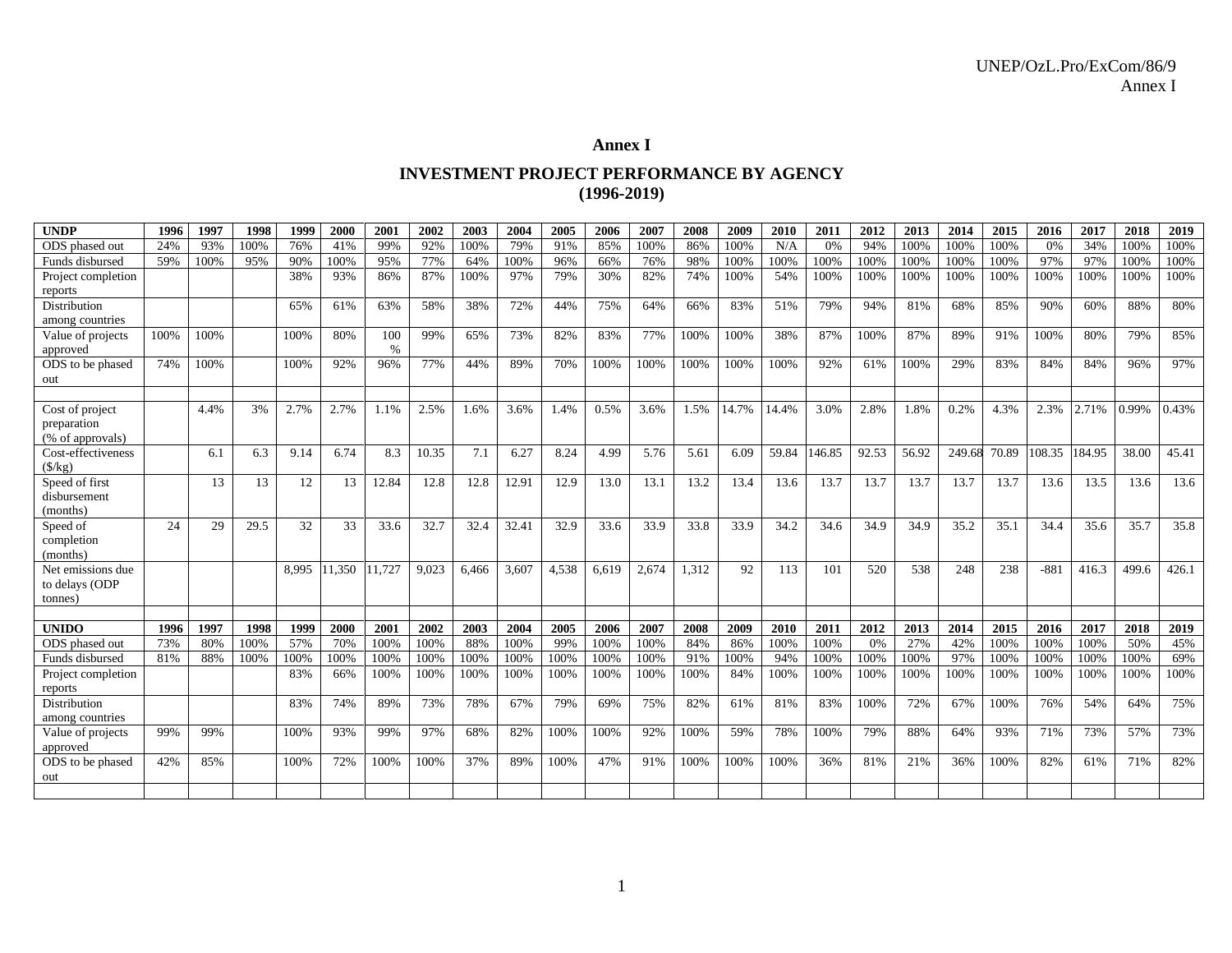| Cost of project<br>preparation (% of<br>approvals) |      | 2.2% | 4.2% | 2.7%  | 3.8%   | 2.7%   | 3.3%   | 3.6%   | 2%     | 0.9%  | 1.8%  | 2.1%  | 1.3%  | 11.9% | 5.7%  | 2.7%   | 3.9%   | 1.1%   | 1.3%   | 1.8%   | 3.6%  | 2.6%    | 0.4%    | 2.4%    |
|----------------------------------------------------|------|------|------|-------|--------|--------|--------|--------|--------|-------|-------|-------|-------|-------|-------|--------|--------|--------|--------|--------|-------|---------|---------|---------|
| Cost-effectiveness<br>$(\frac{1}{2}k)$             |      | 6.11 | 6.27 | 7.78  | 6.71   | 5.67   | 7.28   | 9.79   | 3.58   | 3.10  | 7.13  | 6.51  | 9.34  | 3.26  | 22.58 | 187.59 | 35.34  | 186.02 | 79.01  | 56.02  | 65.50 | 53.61   | 22.83   | 119.38  |
| Speed of first<br>disbursement<br>(months)         |      | 10   | 9    | 8     | 9      | 9.29   | 9.16   | 9.2    | 9.06   | 8.97  | 9.0   | 8.9   | 8.7   | 8.7   | 8.7   | 8.4    | 8.6    | 8.5    | 8.6    | 9.0    | 8.9   | 9.0     | 9.2     | 9.2     |
| Speed of<br>completion<br>(months)                 | 20   | 24   | 28   | 26    | 29     | 29.85  | 30.89  | 31.7   | 32.35  | 32.98 | 33.2  | 33.5  | 33.4  | 33.7  | 34.1  | 35.0   | 35.9   | 36.8   | 38.3   | 39.5   | 40.2  | 40.9    | 41.1    | 41.7    |
| Net emissions due<br>to delays (ODP<br>(tonnes)    |      |      |      | 4.667 | 5,899  | 5,727  | 5,960  | 3,503  | 13,035 | 1,481 | 3,864 | 4,470 | 3,431 | 6,970 | 8,918 | 14,583 | 17,144 | 8,805  | 9,939  | 13,389 | 6,906 | 8,054.8 | 7,971.7 | 3,372.1 |
| <b>World Bank</b>                                  | 1996 | 1997 | 1998 | 1999  | 2000   | 2001   | 2002   | 2003   | 2004   | 2005  | 2006  | 2007  | 2008  | 2009  | 2010  | 2011   | 2012   | 2013   | 2014   | 2015   | 2016  | 2017    | 2018    | 2019    |
| ODS phased out                                     | 32%  | 94%  | 100% | 100%  | 100%   | 100%   | 100%   | 84%    | 100%   | 69%   | 31%   | 84%   | 47%   | 100%  | 100%  | 100%   | 20%    | 98%    | 100%   | 100%   | 100%  | 100%    | 51%     | 100%    |
| Funds disbursed                                    | 64%  | 77%  | 88%  | 97%   | 100%   | 74%    | 100%   | 100%   | 73%    | 100%  | 100%  | 100%  | 100%  | 73%   | 64%   | 43%    | 15%    | 100%   | 100%   | 100%   | 78%   | 96%     | 62%     | 80%     |
| Project completion<br>reports                      |      |      |      | 61%   | 98%    | 74%    | 100%   | 84%    | 84%    | 100%  | 84%   | 74%   | 69%   | 25%   | 20%   | 85%    | 10%    | 100%   | 24%    | 24%    | 8%    | 33%     | 11%     | 45%     |
| Distribution<br>among countries                    |      |      |      | 75%   | 79%    | 67%    | 79%    | 65%    | 71%    | 93%   | 79%   | 92%   | 77%   | 67%   | 50%   | 57%    | 100%   | 67%    | 50%    | 33%    | 100%  | 50%     | 60%     | 100%    |
| Value of projects<br>approved                      | 94%  | 87%  |      | 100%  | 75%    | 92%    | 100%   | 82%    | 94%    | 83%   | 87%   | 83%   | 93%   | 98%   | 3%    | 93%    | 29%    | 93%    | 72%    | 100%   | 39%   | 29%     | 95%     | 46%     |
| ODS to be phased<br>out                            | 34%  | 100% |      | 100%  | 83%    | 72%    | 91%    | 65%    | 59%    | 100%  | 66%   | 93%   | 35%   | 100%  | 89%   | 11%    | 7%     | 25%    | 11%    | 100%   | 50%   | 74%     | 69%     | 100%    |
|                                                    |      |      |      |       |        |        |        |        |        |       |       |       |       |       |       |        |        |        |        |        |       |         |         |         |
| Cost of project<br>preparation (% of<br>approvals) |      | 2.9% | 2.7% | 2.9%  | 5.5%   | 1.3%   | 0.4%   | 0.6%   | 0.2%   | 0.4%  | 0.4%  | 0.02% | 0.6%  | 2.2%  | 74.8% | 1.5%   | 5.6%   | 0.2%   | 0.6%   | 0.4%   | 4.0%  | 8.64%   | 1.04%   | 0.0%    |
| Cost-effectiveness<br>$(\frac{f}{g})$              |      | 3.6  | 1.9  | 2.83  | 2.96   | 3.85   | 4.57   | 6.12   | 3.74   | 1.04  | 3.33  | 3.29  | 9.36  | 1.43  | 1.12  | 545.23 | 69.01  | 118.26 | 214.04 | 19.84  | 48.54 | 52.66   | 618.83  | 177.65  |
| Speed of first<br>disbursement<br>(months)         |      | 26   | 26   | 25    | 25     | 25.33  | 26.28  | 26     | 26.02  | 25.7  | 25.3  | 25.0  | 24.8  | 24.8  | 24.6  | 24.6   | 24.7   | 24.6   | 24.6   | 24.6   | 24.6  | 24.5    | 24.4    | 24.5    |
| Speed of<br>completion<br>(months)                 | 37   | 34   | 40   | 37    | 39     | 40.09  | 41.35  | 41     | 40.88  | 40.7  | 40.3  | 40.2  | 39.8  | 39.8  | 40.2  | 40.2   | 40.2   | 40.3   | 40.8   | 40.8   | 40.8  | 41.0    | 40.1    | 41.2    |
| Net emissions due<br>to delays (ODP<br>tonnes)     |      |      |      | 7.352 | 16.608 | 21.539 | 22.324 | 18.021 | 8.338  | 4.843 | 5,674 | 2.316 | 1.303 | 182   | 1.680 | 801    | 901    | 901    | 1.002  | 275    | 455   | 249.9   | 788.4   | 812.98  |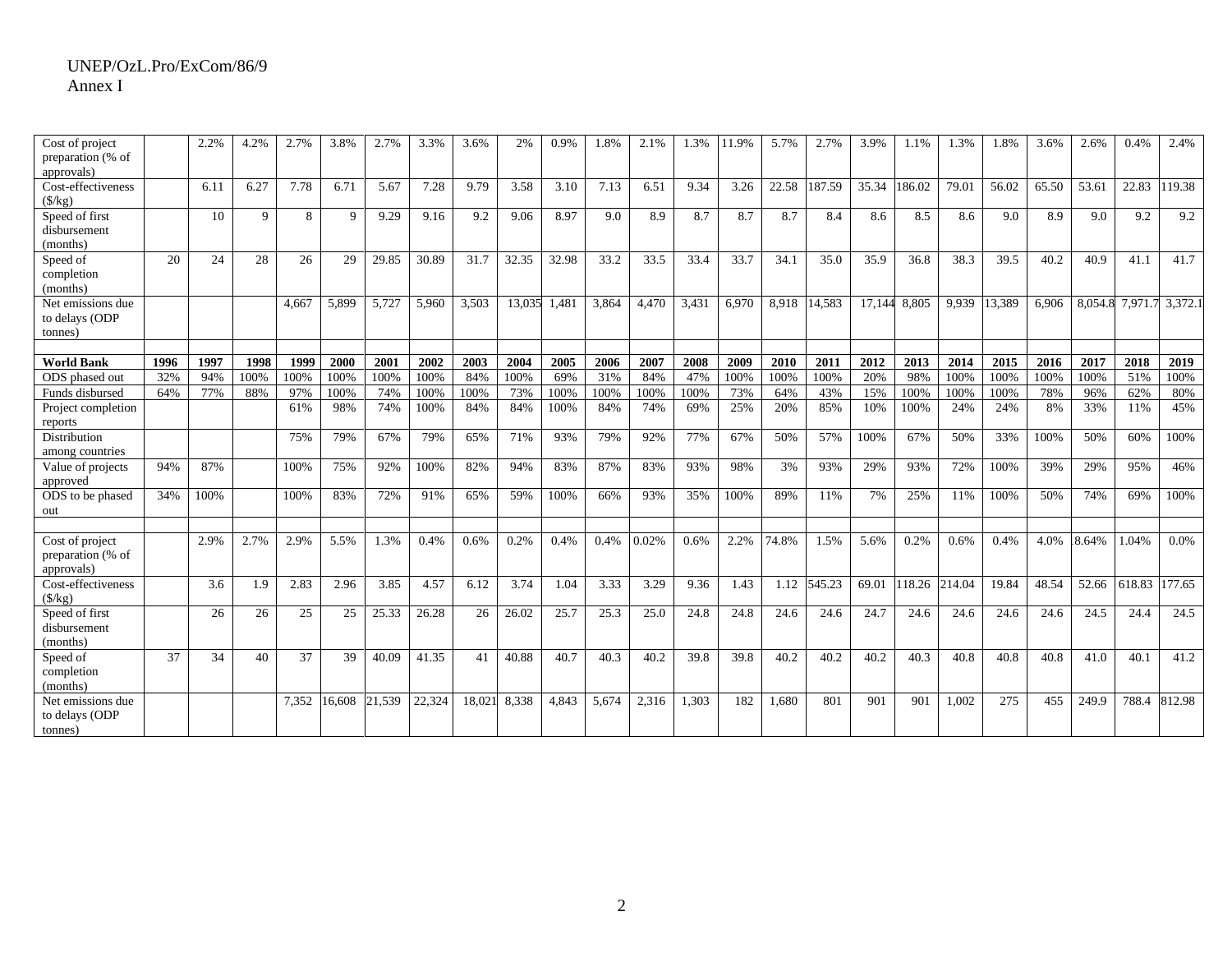# **Annex II**

# **NON-INVESTMENT PROJECT PERFORMANCE BY AGENCY (1997-2019)**

| <b>UNDP</b>                                   | 1997 | 1998 | 1999 | 2000  | 2001  | 2002  | 2003 | 2004  | 2005 | 2006 | 2007 | 2008 | 2009 | 2010 | 2011 | 2012 | 2013 | 2014 | 2015 | 2016 | 2017 | 2018 | 2019 |
|-----------------------------------------------|------|------|------|-------|-------|-------|------|-------|------|------|------|------|------|------|------|------|------|------|------|------|------|------|------|
| Funds disbursed                               | 100% | 98%  | 100% | 100%  | 93%   | 61%   | 100% | 100%  | 100% | 92%  | 100% | 100% | 100% | 100% | 100% | 84%  | 88%  | 100% | 47%  | 82%  | 100% | 100% | 100% |
| Speed until first<br>disbursement<br>(months) | 12   | 6    | 11   | 11.29 | 12    | 11.4  | 11   | 11.44 | 11.5 | 11.8 | 11.7 | 11.7 | 11.8 | 12.2 | 11.8 | 11.9 | 11.9 | 11.8 | 12.0 | 11.9 | 11.8 | 11.7 | 11.8 |
| Speed until project<br>completion (months)    | 31   | 24   | 33   | 34.16 | 36    | 34.7  | 35   | 35.36 | 35.4 | 36.6 | 37.3 | 37.1 | 37.3 | 37.7 | 37.1 | 37.4 | 37.2 | 36.7 | 36.3 | 36.0 | 36.8 | 36.2 | 36.1 |
|                                               |      |      |      |       |       |       |      |       |      |      |      |      |      |      |      |      |      |      |      |      |      |      |      |
| <b>UNEP</b>                                   | 1997 | 1998 | 1999 | 2000  | 2001  | 2002  | 2003 | 2004  | 2005 | 2006 | 2007 | 2008 | 2009 | 2010 | 2011 | 2012 | 2013 | 2014 | 2015 | 2016 | 2017 | 2018 | 2019 |
| Funds disbursed                               | 49%  | 100% | 100% | 100%  | 93%   | 93%   | 99%  | 54%   | 54%  | 51%  | 49%  | 64%  | 69%  | 60%  | 63%  | 55%  | 47%  | 61%  | 44%  | 91%  | 100% | 81%  | 85%  |
| Speed until first<br>disbursement<br>(months) | .5   | 3    | .5   | 6.33  | 6.87  | 7.3   | 7.6  | 8.49  | 8.4  | 8.4  | 8.7  | 9.0  | 9.0  | 9.5  | 9.6  | 9.8  | 9.8  | 9.9  | 10.1 | 10.5 | 10.5 | 10.9 | 10.9 |
| Speed until project<br>completion (months)    | 20   | 15   | 25   | 27.9  | 29.66 | 30.4  | 31   | 31.8  | 32.4 | 32.9 | 33.2 | 33.6 | 32.9 | 33.9 | 34.3 | 34.4 | 34.7 | 35.3 | 35.3 | 36.1 | 36.7 | 36.7 | 36.8 |
|                                               |      |      |      |       |       |       |      |       |      |      |      |      |      |      |      |      |      |      |      |      |      |      |      |
| <b>UNIDO</b>                                  | 1997 | 1998 | 1999 | 2000  | 2001  | 2002  | 2003 | 2004  | 2005 | 2006 | 2007 | 2008 | 2009 | 2010 | 2011 | 2012 | 2013 | 2014 | 2015 | 2016 | 2017 | 2018 | 2019 |
| Funds disbursed                               | 80%  | 100% | 49%  | 100%  | 48%   | 89%   | 100% | 100%  | 90%  | 80%  | 89%  | 69%  | 100% | 84%  | 95%  | 100% | 62%  | 82%  | 82%  | 75%  | 100% | 100% | 95%  |
| Speed until first<br>disbursement<br>(months) |      | 6.5  | 6    | 8     | 9.15  | 9.85  | 9.4  | 9.34  | 8.9  | 9.8  | 10.2 | 10.6 | 10.4 | 10.4 | 10.3 | 10.3 | 10.2 | 10.1 | 10.0 | 10.1 | 10.4 | 10.3 | 10.0 |
| Speed until project<br>completion (months)    | 24   | 11   | 29   | 31    | 33.66 | 33.84 | 33.7 | 33.89 | 31.9 | 33.1 | 33.0 | 32.9 | 32.0 | 31.9 | 31.4 | 32.8 | 32.8 | 33.7 | 32.7 | 33.4 | 33.5 | 32.7 | 33.0 |
|                                               |      |      |      |       |       |       |      |       |      |      |      |      |      |      |      |      |      |      |      |      |      |      |      |
| <b>World Bank</b>                             | 1997 | 1998 | 1999 | 2000  | 2001  | 2002  | 2003 | 2004  | 2005 | 2006 | 2007 | 2008 | 2009 | 2010 | 2011 | 2012 | 2013 | 2014 | 2015 | 2016 | 2017 | 2018 | 2019 |
| Funds disbursed                               | 100% | 49%  | 35%  | 27%   | 12%   | 38%   | 100% | 79%   | 100% | 57%  | 59%  | 59%  | 19%  | 47%  | 75%  | 59%  | 49%  | 42%  | 100% | 88%  | 100% | 100% | 78%  |
| Speed until first<br>disbursement<br>(months) | 16   | 17   | 5    | 12    | 11.95 | 12.05 | 13.7 | 14.58 | 13.6 | 14.6 | 14.3 | 14.4 | 14.4 | 14.9 | 14.6 | 15.1 | 14.7 | 14.0 | 14.1 | 14.8 | 16.8 | 16.8 | 16.6 |
| Speed until project<br>completion (months)    | 28   | 32   | 26   | 30    | 29.24 | 28.85 | 30   | 30.39 | 31   | 31.5 | 31.1 | 30.7 | 30.7 | 30.3 | 30.1 | 30.3 | 30.2 | 30.0 | 29.8 | 29.8 | 29.2 | 29.3 | 29.3 |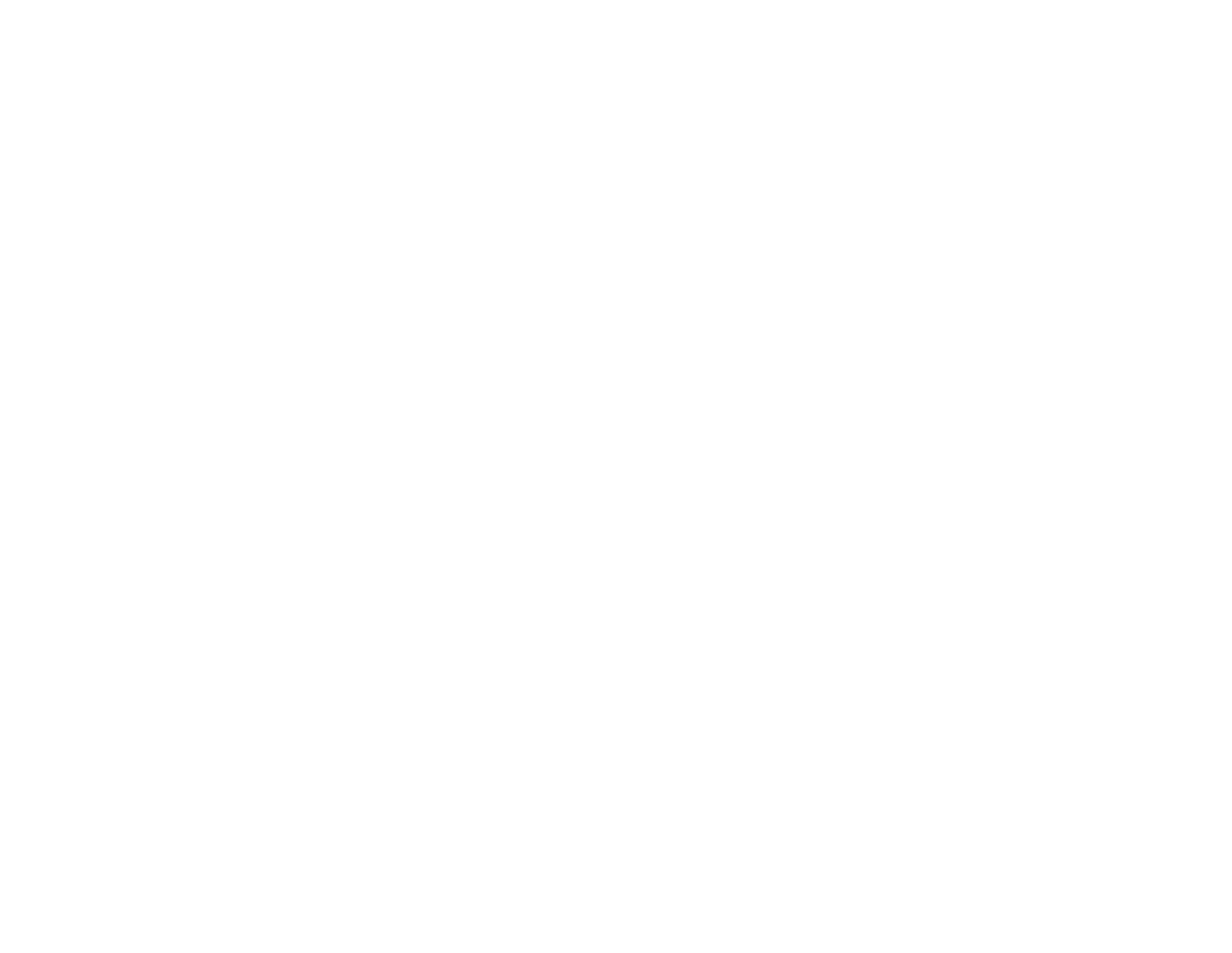# **Annex III**

## **QUALITATIVE ASSESSMENT OF THE IMPLEMENTING AGENCIES BY THE NATIONAL OZONE UNITS FOR 2019**

| Category           | Sub-category | <b>Questions</b>                                                               | <b>Values</b>       | Germany        | Japan  | <b>UNDP</b>    | <b>UNEP</b>    | <b>UNIDO</b>   | World<br><b>Bank</b> |
|--------------------|--------------|--------------------------------------------------------------------------------|---------------------|----------------|--------|----------------|----------------|----------------|----------------------|
| <b>IMPACT</b>      | General      | Has cooperation with the implementing                                          | Highly satisfactory | 5              |        | 17             | 52             | 21             | $\overline{2}$       |
|                    |              | agency substantially contributed and                                           | Satisfactory        | $\overline{3}$ |        | 12             | 10             | $\,8\,$        |                      |
|                    |              | added value to your work or                                                    | Less satisfactory   |                |        |                |                |                |                      |
|                    |              | organization in managing compliance<br>in your country?                        | Unsatisfactory      |                |        |                |                |                |                      |
|                    |              | <b>IMPACT</b> (Overall Rating)                                                 | Highly satisfactory | 6              |        | 12             | 32             | 14             |                      |
|                    |              |                                                                                | Satisfactory        |                |        | 6              | $\overline{5}$ | 6              |                      |
|                    |              |                                                                                | Less satisfactory   |                |        |                |                |                |                      |
|                    |              |                                                                                | Unsatisfactory      |                |        |                |                |                |                      |
|                    |              | In the design and implementation of the                                        | Highly satisfactory | $\overline{4}$ |        | 18             | 49             | 17             | $\overline{2}$       |
|                    |              | project, has the implementing agency                                           | Satisfactory        | $\overline{4}$ |        | 10             | 14             | 11             |                      |
|                    |              | been striving to achieve sustainable                                           | Less satisfactory   |                |        |                |                | 3              |                      |
|                    |              | results?                                                                       | Unsatisfactory      |                |        |                |                |                |                      |
| ORGANIZATION AND   | General      | Did cooperation with the staff of the                                          | Highly satisfactory | 5              |        | 20             | 54             | 21             | $\sqrt{2}$           |
| <b>COOPERATION</b> |              | implementing agency take place in an                                           | Satisfactory        | 3              |        | $\tau$         | 9              | 10             |                      |
|                    |              | atmosphere of mutual understanding?                                            | Less satisfactory   |                |        | $\overline{2}$ |                |                |                      |
|                    |              |                                                                                | Unsatisfactory      |                |        |                |                |                |                      |
|                    |              | Did the implementing agency clearly                                            | Highly satisfactory | 4              |        | 15             | 50             | 16             | $\sqrt{2}$           |
|                    |              | explain its work plan and division of                                          | Satisfactory        | $\overline{4}$ |        | 11             | 13             | 14             |                      |
|                    |              | tasks?                                                                         | Less satisfactory   |                |        | $\overline{2}$ |                |                |                      |
|                    |              |                                                                                | Unsatisfactory      |                |        |                |                |                |                      |
|                    |              | Did the implementing agency                                                    | Highly satisfactory | $\overline{3}$ |        | 17             | 44             | 17             | $\sqrt{2}$           |
|                    |              | sufficiently control and monitor the                                           | Satisfactory        | $\overline{4}$ |        | 10             | 13             | 11             |                      |
|                    |              | delivery of consultant services?                                               | Less satisfactory   |                |        |                |                | $\overline{2}$ |                      |
|                    |              |                                                                                | Unsatisfactory      |                |        |                |                |                |                      |
|                    |              | Did the responsible staff of the                                               | Highly satisfactory | $\overline{4}$ |        | 17             | 52             | 17             | $\mathfrak{Z}$       |
|                    |              | implementing agency communicate                                                | Satisfactory        | $\overline{4}$ |        | 10             | 11             | 11             |                      |
|                    |              | sufficiently and help to avoid                                                 | Less satisfactory   |                |        | $\overline{2}$ |                | $\overline{2}$ |                      |
|                    |              | misunderstanding?                                                              | Unsatisfactory      |                |        |                |                |                |                      |
|                    |              | Has the use of funds been directed<br>effectively to reach the targets and was | Highly satisfactory | $\overline{2}$ |        | 20             | 49             | 18             | $\overline{c}$       |
|                    |              | Satisfactory                                                                   | 6                   |                | $\tau$ | 13             | 11             |                |                      |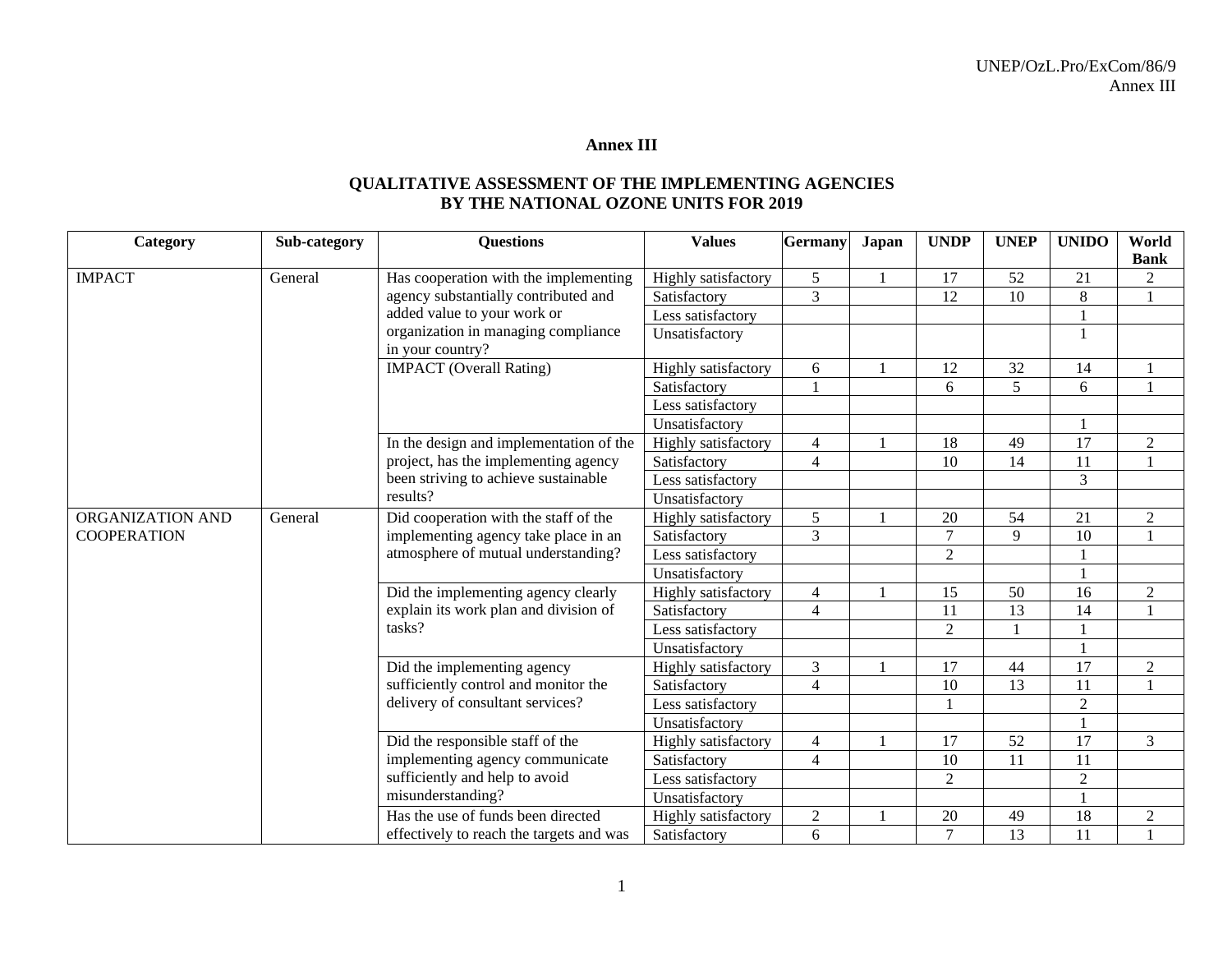#### UNEP/OzL.Pro/ExCom/86/9 Annex III

| Category            | Sub-category | <b>Questions</b>                          | <b>Values</b>              | Germany        | Japan | <b>UNDP</b>    | <b>UNEP</b>     | <b>UNIDO</b>    | World<br><b>Bank</b> |
|---------------------|--------------|-------------------------------------------|----------------------------|----------------|-------|----------------|-----------------|-----------------|----------------------|
|                     |              | it agreed between the national ozone      | Less satisfactory          |                |       |                |                 | $\overline{2}$  |                      |
|                     |              | unit and the implementing agency?         | Unsatisfactory             |                |       |                |                 |                 |                      |
|                     |              | If there was a lead agency for a multi-   | Highly satisfactory        |                |       | 13             | 23              | $8\,$           |                      |
|                     |              | agency project, did it coordinate the     | Satisfactory               |                |       | $\overline{7}$ | $\overline{22}$ | 12              |                      |
|                     |              | activities of the other implementing      | Less satisfactory          |                |       |                |                 |                 |                      |
|                     |              | agencies satisfactorily?                  | Unsatisfactory             |                |       |                |                 |                 |                      |
|                     |              | ORGANIZATION AND                          | <b>Highly</b> satisfactory | $\mathfrak{Z}$ |       | 9              | 22              | $8\,$           |                      |
|                     |              | <b>COOPERATION</b> (Overall Rating)       | Satisfactory               | $\overline{3}$ |       | $\overline{5}$ | 6               | $\overline{7}$  | $\mathbf{1}$         |
|                     |              |                                           | Less satisfactory          |                |       |                |                 |                 |                      |
|                     |              |                                           | Unsatisfactory             |                |       |                |                 |                 |                      |
|                     |              | Was active involvement of the national    | Highly satisfactory        | $\overline{4}$ |       | 19             | 50              | $\overline{17}$ | $\mathfrak{Z}$       |
|                     |              | ozone unit ensured in project             | Satisfactory               | $\overline{4}$ |       | 8              | $\overline{10}$ | 11              |                      |
|                     |              | Development?                              | Less satisfactory          |                |       |                |                 | $\overline{2}$  |                      |
|                     |              |                                           | Unsatisfactory             |                |       |                |                 |                 |                      |
|                     |              | Was active involvement of the national    | <b>Highly</b> satisfactory | $\overline{4}$ |       | 20             | 52              | 18              | $\overline{3}$       |
|                     |              | ozone unit ensured in project             | Satisfactory               | $\overline{4}$ |       | $\overline{7}$ | 9               | $\overline{10}$ |                      |
|                     |              | Identification?                           | Less satisfactory          |                |       |                |                 | $\overline{2}$  |                      |
|                     |              |                                           | Unsatisfactory             |                |       |                |                 |                 |                      |
|                     |              | Was active involvement of the national    | Highly satisfactory        | $\overline{4}$ |       | 18             | 50              | 17              | $\overline{3}$       |
|                     |              | ozone unit ensured in project             | Satisfactory               | $\overline{4}$ |       | $\overline{7}$ | 11              | 13              |                      |
|                     |              | Implementation?                           | Less satisfactory          |                |       | $\overline{2}$ |                 | $\overline{2}$  |                      |
|                     |              |                                           | Unsatisfactory             |                |       |                |                 |                 |                      |
|                     |              | Were the required services of the         | Highly satisfactory        | $\overline{4}$ |       | 10             | 43              | 13              | $\boldsymbol{2}$     |
|                     |              | implementing agency delivered in          | Satisfactory               | $\overline{4}$ |       | 16             | 21              | 16              |                      |
|                     |              | time?                                     | Less satisfactory          |                |       | $\overline{2}$ |                 | $\overline{2}$  |                      |
|                     |              |                                           | Unsatisfactory             |                |       |                |                 |                 |                      |
| <b>TECHNICAL</b>    | General      | Did project partners receive sufficient   | Highly satisfactory        | 5              |       | 16             | 34              | $\overline{16}$ | $\overline{2}$       |
| ASSISTANCE/TRAINING |              | technical advice and/or assistance in     | Satisfactory               | $\overline{2}$ |       | 11             | $\overline{21}$ | $\overline{12}$ | $\overline{1}$       |
|                     |              | their decision-making on technology?      | Less satisfactory          |                |       |                |                 |                 |                      |
|                     |              |                                           | Unsatisfactory             |                |       |                |                 |                 |                      |
|                     |              | Did the agency give sufficient            | Highly satisfactory        | 5              |       | 16             | 48              | 17              | $\overline{2}$       |
|                     |              | consideration to training aspects within  | Satisfactory               | $\overline{3}$ |       | 9              | 14              | 12              | $\mathbf{1}$         |
|                     |              | funding limits?                           | Less satisfactory          |                |       | 1              |                 |                 |                      |
|                     |              |                                           | Unsatisfactory             |                |       |                |                 |                 |                      |
|                     |              | Do you feel that you have received        | Highly satisfactory        | $\overline{4}$ |       | 14             | 37              | 15              | $\boldsymbol{2}$     |
|                     |              | sufficient support in building capacities | Satisfactory               | $\overline{4}$ |       | 12             | $\overline{25}$ | 14              |                      |
|                     |              | for the national implementation of the    | Less satisfactory          |                |       |                |                 | $\overline{2}$  |                      |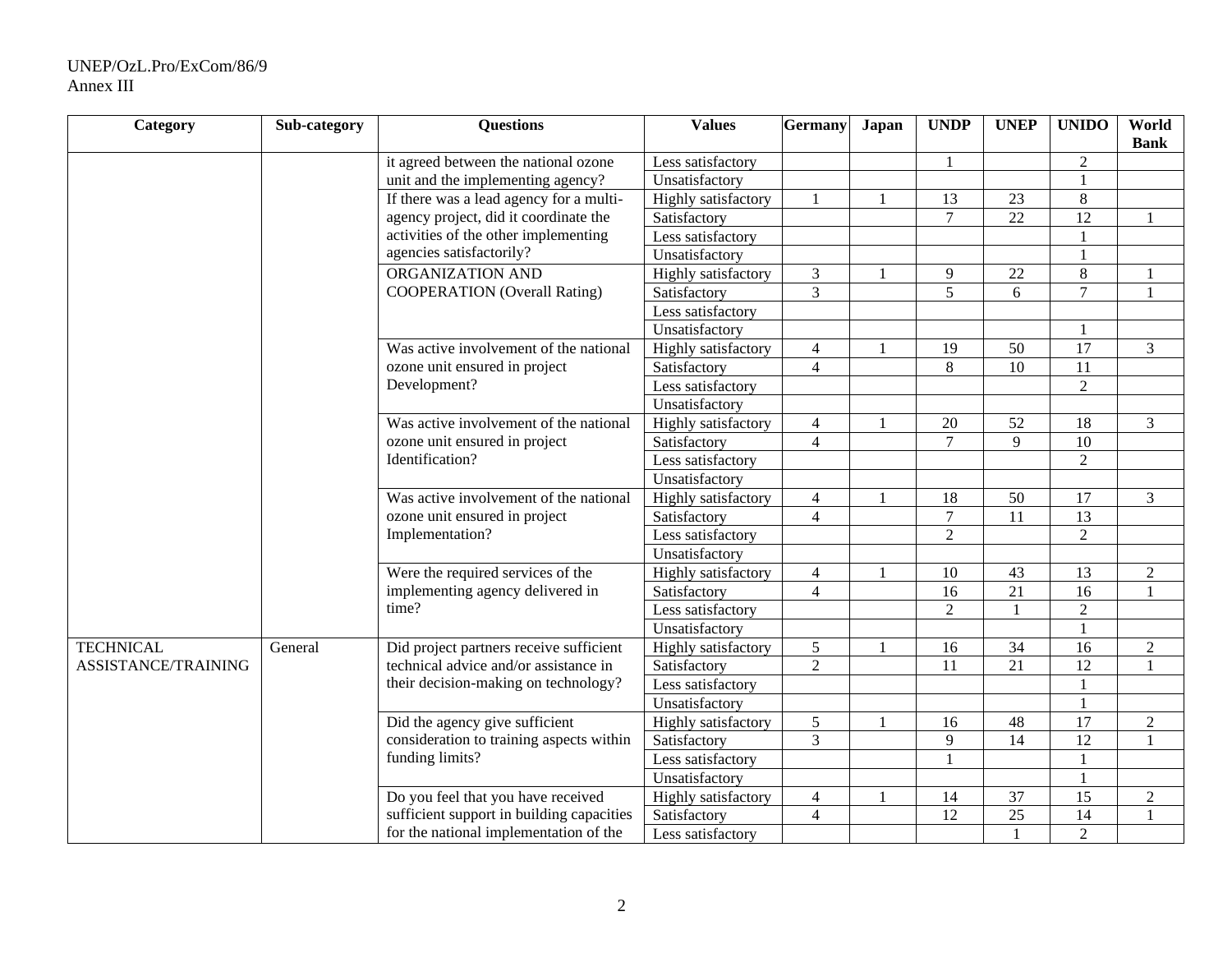| Category | Sub-category    | <b>Questions</b>                                       | <b>Values</b>              | <b>Germany</b> | <b>Japan</b> | <b>UNDP</b>    | <b>UNEP</b>     | <b>UNIDO</b>    | World<br><b>Bank</b> |
|----------|-----------------|--------------------------------------------------------|----------------------------|----------------|--------------|----------------|-----------------|-----------------|----------------------|
|          |                 | project (within the funding<br>limitations)?           | Unsatisfactory             |                |              |                |                 |                 |                      |
|          |                 | Has the acquisition of services and                    | Highly satisfactory        | $\sqrt{5}$     |              | 14             | 33              | 18              |                      |
|          |                 | equipment been successfully                            | Satisfactory               | $\overline{3}$ |              | 10             | 19              | 11              |                      |
|          |                 | administered, contracted and its                       | Less satisfactory          |                |              | $\overline{2}$ |                 | $\overline{2}$  |                      |
|          |                 | delivery monitored?                                    | Unsatisfactory             |                |              |                |                 | $\mathbf{1}$    |                      |
|          |                 | In case of need, was trouble-shooting                  | Highly satisfactory        | 5              |              | 13             | 37              | 14              | $\overline{2}$       |
|          |                 | by the agency quick and in direct                      | Satisfactory               | $\overline{3}$ |              | 13             | 20              | 13              |                      |
|          |                 | response to your needs?                                | Less satisfactory          |                |              | $\overline{2}$ |                 | $\overline{2}$  |                      |
|          |                 |                                                        | Unsatisfactory             |                |              |                |                 | $\mathbf{1}$    |                      |
|          |                 | TECHNICAL ASSISTANCE/                                  | Highly satisfactory        | $\mathfrak{Z}$ |              | 9              | 17              | 9               | $\boldsymbol{2}$     |
|          |                 | <b>TRAINING</b> (Overall Rating)                       | Satisfactory               | $\overline{4}$ |              | $\,8\,$        | 18              | 11              |                      |
|          |                 |                                                        | Less satisfactory          |                |              |                |                 |                 |                      |
|          |                 |                                                        | Unsatisfactory             |                |              |                |                 |                 |                      |
|          |                 | Was the selection and competence of                    | Highly satisfactory        | $\overline{4}$ |              | 17             | 35              | 16              |                      |
|          |                 | consultants provided by the agency                     | Satisfactory               | $\overline{3}$ |              | $\mathbf{Q}$   | 21              | 13              |                      |
|          |                 | satisfactory?                                          | Less satisfactory          |                |              |                |                 | $\mathbf{1}$    |                      |
|          |                 |                                                        | Unsatisfactory             |                |              |                |                 | $\mathbf{1}$    |                      |
|          |                 | Were project partners and stakeholders                 | Highly satisfactory        | 5              |              | 19             | 44              | 15              | $\overline{2}$       |
|          |                 | encouraged by the implementing                         | Satisfactory               | $\overline{2}$ |              | 8              | 14              | $\overline{12}$ |                      |
|          |                 | agency to participate positively in                    | Less satisfactory          |                |              |                |                 | $\overline{2}$  |                      |
|          |                 | decision-making and design of<br>activities?           | Unsatisfactory             |                |              |                |                 | $\mathbf{1}$    |                      |
|          | Investment      | Has the agency been effective and met                  | Highly satisfactory        | $\overline{4}$ |              | 16             | 31              | 15              |                      |
|          | projects        | the expectations of stakeholders in                    | Satisfactory               | $\overline{3}$ |              | 11             | 13              | 10              | $\overline{2}$       |
|          |                 | providing technical advice, training and               | Less satisfactory          |                |              |                |                 | $\sqrt{2}$      |                      |
|          |                 | commissioning?                                         | Unsatisfactory             |                |              |                |                 |                 |                      |
|          |                 | Has the agency been responsive in                      | Highly satisfactory        | $\mathfrak{Z}$ |              | 11             | 22              | 12              | 3                    |
|          |                 | addressing any technical difficulties                  | Satisfactory               | $\overline{4}$ |              | 12             | 16              | $\overline{12}$ |                      |
|          |                 | that may have been encountered                         | Less satisfactory          |                |              |                |                 | $\overline{2}$  |                      |
|          |                 | subsequent to the provision of non-<br>ODS technology? | Unsatisfactory             |                |              |                |                 | $\mathbf{1}$    |                      |
|          | National phase- | Has support for the distribution of                    | <b>Highly</b> satisfactory | $\mathfrak{Z}$ |              | 13             | 28              | 13              |                      |
|          | out plans       | equipment been adequate?                               | Satisfactory               | $\overline{4}$ |              | 11             | $\overline{22}$ | $\overline{14}$ |                      |
|          |                 |                                                        | Less satisfactory          |                |              |                |                 | $\overline{3}$  |                      |
|          |                 |                                                        | Unsatisfactory             |                |              |                |                 |                 |                      |
|          |                 |                                                        | Highly satisfactory        | $\overline{2}$ |              | 14             | 37              | 10              | $\overline{2}$       |